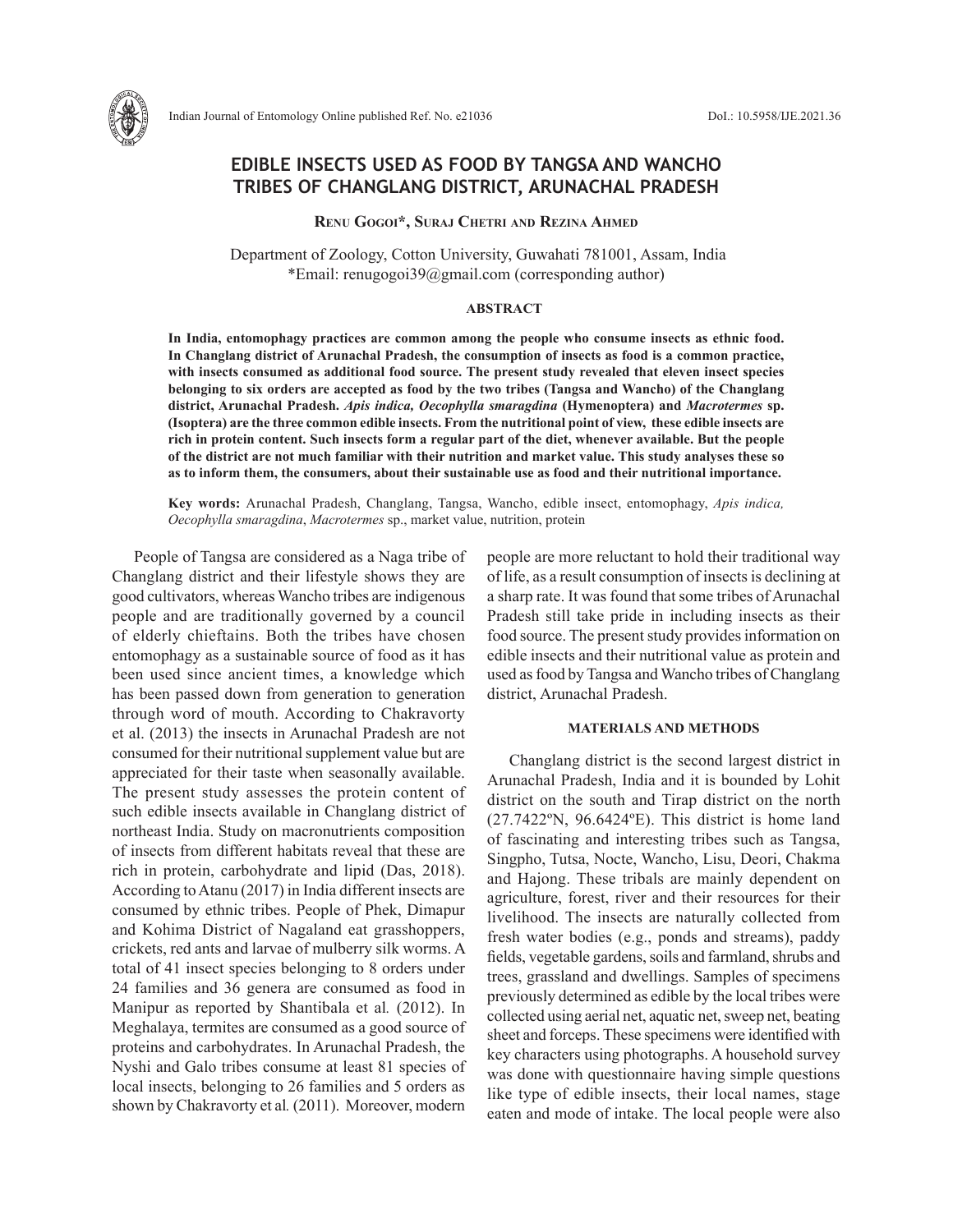addressed with questionnaires as to know how the edible insects are harvested, the way they are cleaned, cooked or dried and about the body parts that are / discarded. The ages of the target group interviewed ranges between 30-70 years and included both men and women. Eleven commonly consumed insects were selected for biochemical studies viz., *Apis indica, Samia cynthia ricini, Gryllotalpa* sp*., Okanagana viridis, Oecophylla smaragdina, Brachytrupes* sp*., Heiroglyphus banian, Polistiso* sp*., Lethocerus* sp*., Macrotermes* sp*.* and *Phyllophagus* sp*.* (protein estimation). Egg, larvae, pupa and adult of each of the seasonally available edible insects were collected biochemical analysis. After collection these were brought to the laboratory, stored at -20°C, for further biochemical analysis. Total protein content was estimated by Lowry et al. (1951).

## **RESULTS AND DISCUSSION**

Inventory knowledge about the edible insects, their mode of consumption, stages and local name by the Tangsa and Wancho tribes are presented in Table 1. The study concludes that these tribes of Changlang district prefer insects as edible by their availability and appearance. The Tangsa tribe is a community of several tens of thousands of individuals, mainly depended on forest, agriculture and the river for their livelihood and collecting varied plants, animals and insects from forest and river for food. From the selected insects these consume nine species- *Apis indica, Oecophylla smaragdina, Okanagana viridis, Polistiso*  sp*., Lethocerus* sp*., Heiroglyphus banian, Gryllotalpa*  sp*., Samia cynthia ricini* and *Macrotermes* sp*.* Mode of consumption of these insects varies according to their

life stages- egg, larvae and pupa of order Hymenoptera are eaten after steam boiling by placing the wrapped insect in bamboo leaves beside a fire. Insects of other orders Isoptera, Coleoptera, Orthoptera, Hemiptera and Lepidoptera are preferred roasted and fried with oil after discarding the non-edible parts. Insects belonging to order Hymenoptera and Lepidoptera such as *A. indica* and *S. cynthia ricini* are available throughout the year, are easily reared, domesticated and commonly sold in the market. Termites (*Macrotermes* sp.) are delicious edible insect species with a high fat content. The collection is mainly done during their swarming period as in this period plenty of winged adults emerge out from the soil. Red ants (*Oecophylla smaragdina*) were collected in nest formed directly from the trees, wasps (*Polistis* sp.) also collected in nest formed when available, bugs (*Lethocerus* sp.) were collected while fishing, grasshopper (*Heiroglyphus banian*) and mole cricket (*Gryllotalpa* sp.) were collected from forest field. While, cicada (*Okanagana viridis*) was collected by attracting them using a white sheet and making sounds with the help of bamboo sticks.

The Wancho tribe is indigenous to Arunachal , and they depend on agriculture, hunting and fishing for their livelihood. Large animal, fishes, insect and different plants species are collected as food by them. They preferred six species of edible insects viz., *A. indica, O. smaragdina, H. banian, Brachytrupes* sp*., Phyllophaga*  sp*.,* and *Macrotermes* sp*.* Like the Tangsa tribe, Wancho tribe also prefer the same mode of insect collection and consumption i.e., boiling, roasting and fried the insect with ingredient etc. It was noted now that the insects *Phyllophaga* sp*.* and *Brachytrupes* sp. were collected

| Scientific name         | Order       | Common name     | Local name | Local name | Stage eaten   | Mode of consumption    |
|-------------------------|-------------|-----------------|------------|------------|---------------|------------------------|
|                         |             |                 | (Tangsa)   | (Wancho)   |               |                        |
| Apis indica             | Hymenoptera | Honey bee       | Yakay      | Nakat      | Egg, Larvae,  | Boiled/Fried with oil  |
|                         |             |                 |            |            | Pupa, Adult   |                        |
| <i>Oecophylla</i>       | Hymenoptera | Weaver ant      | Saisho/    | Thajao     | Egg, Larvae,  | Boiled/Fried with oil  |
| smaragdina              |             |                 | Hahoi      |            | Pupa, Adult   |                        |
| <i>Polistiso</i> sp.    | Hymenoptera | Paper wasp      | Nyasaa     |            | Eggs, Larva,  | Boiled/Fried with oil  |
|                         |             |                 |            |            | Pupa, Adult   |                        |
| <i>Macrotermes sp.</i>  | Isoptera    | Termite         | Khunkhi    | Ualong     | Winged adult  | Fried with oil         |
| Okanagana viridis       | Hemiptera   | Green cicada    | Machera    | $---$      | Adult         | Roasted/Fried with oil |
| Lethocerus sp.          | Hemiptera   | Giant water bug | Kupthak    | $---$      | Adult         | Roasted/Fried with oil |
| Hieroglyphus            | Orthoptera  | Grasshopper     | Kupchek    | Okuk       | Adult         | Roasted/Fried with oil |
| banian                  |             |                 |            |            |               |                        |
| Gryllotalpa sp.         | Orthoptera  | Mole cricket    | Kuborr     | ----       | Adult         | Roasted/Fried with oil |
| <i>Brachytrupes</i> sp. | Orthoptera  | Cricket         | ----       | Okul       | Adult         | Roasted/Fried with oil |
| Samia cynthia ricini    | Lepidoptera | Eri silkworm    | Raijung    | ----       | Larvae, pupa  | Roasted/Fried with oil |
| Phyllophaga sp.         | Coleoptera  | Beetle          | ----       | Notphong   | White grub or | Boiled/Roasted/Fried   |
|                         |             |                 |            |            | adult         | with oil               |

Table 1. Edible insects used by Tangsa and Wancho tribes of Arunachal Pradesh